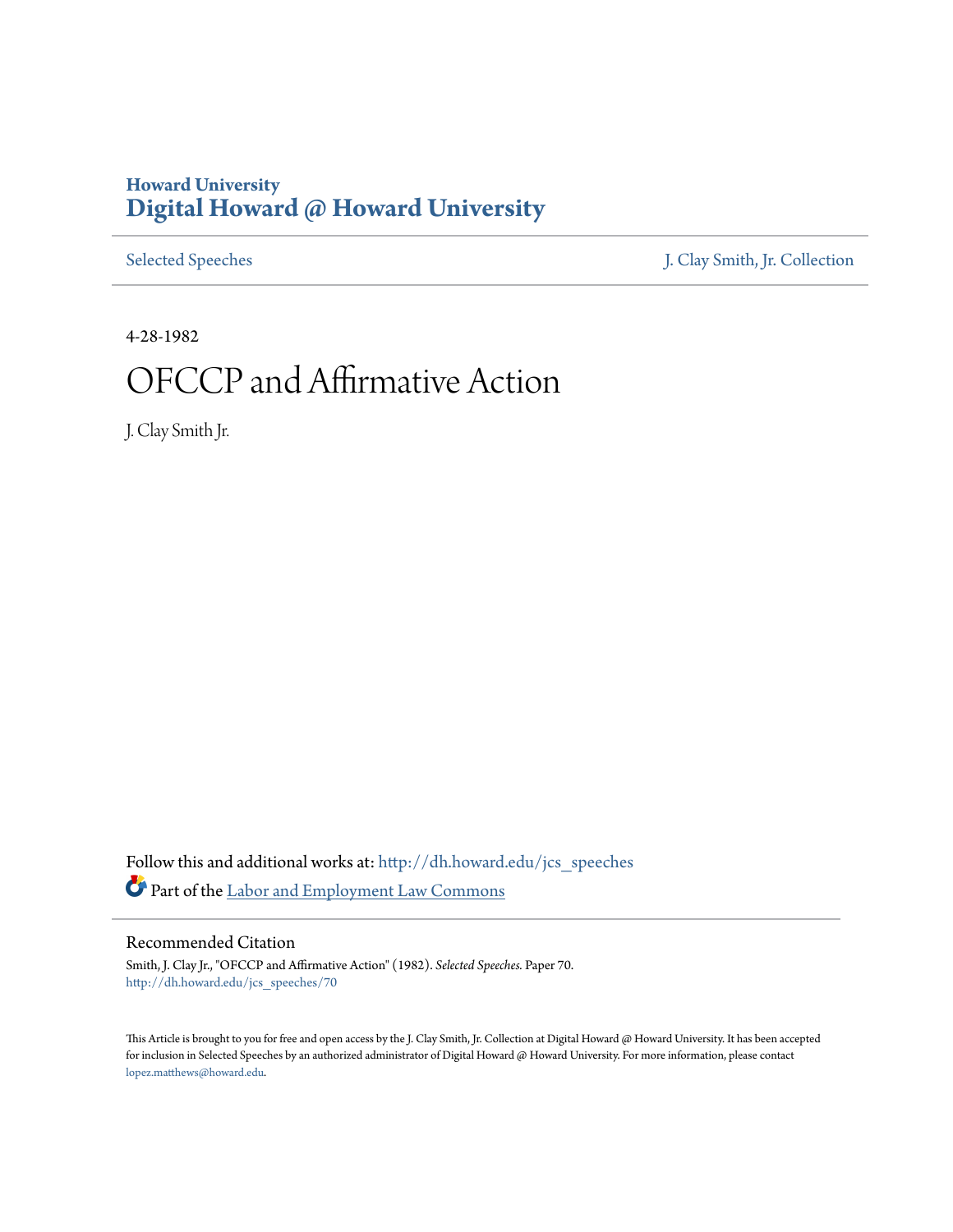DR. J. CLAY SMITH, JR., COMMISSIONER<br>EQUAL EMPLOYMENT OPPORTUNITY COMMISSION BEFORE THE AFL-CIO CIVIL RIGHTS INSTITUTE AT THE GEORGE MEANY CENTER FOR LABOR STUDIES SILVER SPRING; MARYLAND  $4/28/82$ 

DECCP AND AFFIRMATIVE ACTION

I. lNTRODUCTION.

A. ON APRIL 23, 1982, THE OFFICE OF FEDERAL CONTRACT COMPLIANCE PROGRAM (OFCCP) ISSUED PROPOSED RULES WHICH WOULD REVISE CERTAIN IMPORTANT SECTIONS OF THE DEPARTMENT'S REGULATIONS GOVERNING AFFIRMATIVE ACTION REQUIREMENTS FOR FEDERAL CONTRACTORS AND FEDERALLY ASSISTED CONTRACTORS. IT SHOULD BE NOTED THAT WHILE THE EQUAL EMPLOYMENT OPPORTUNITY COMMISSION (EEOC) ALLEGEDLY AGREED TO THE PUBLICATION OF THIS NOTICE OF PROPOSED RULEMAKING, THE COMMISSION HAD STRONGLY URGED THAT ITS PRE-PUBLICATION COMMENTS PROVIDED UNDER E.O. 12067 BE INCORPORATED IN THE NOTICE OF PROPOSED RULEMAKING. BUT, THEY WERE NOT. HENCE, THE AGREEMENT FAILS FOR LACK OF CONSIDERATION.

B. THESE PROPOSED REVISIONS TO THE OFCCP AFFIRMATIVE ACTION REGULATIONS HAVE BEEN THE SUBJECT OF MUCH PUBLIC COMMENT AND CONCERN. FINAL COMMENTS ON THESE REGULATIONS MUST BE RECEIVED BY MAY 24, 1982. THE PROPOSED REVISIONS CAN BE BROKEN DOWN INTO THREE BROAD CATEGORIES: 1) REVISED REQUIREMENTS FOR NON-CONSTRUCTION CONSTRUCTORS: 2) REVISED REQUIREMENTS FOR CONSTRUCTION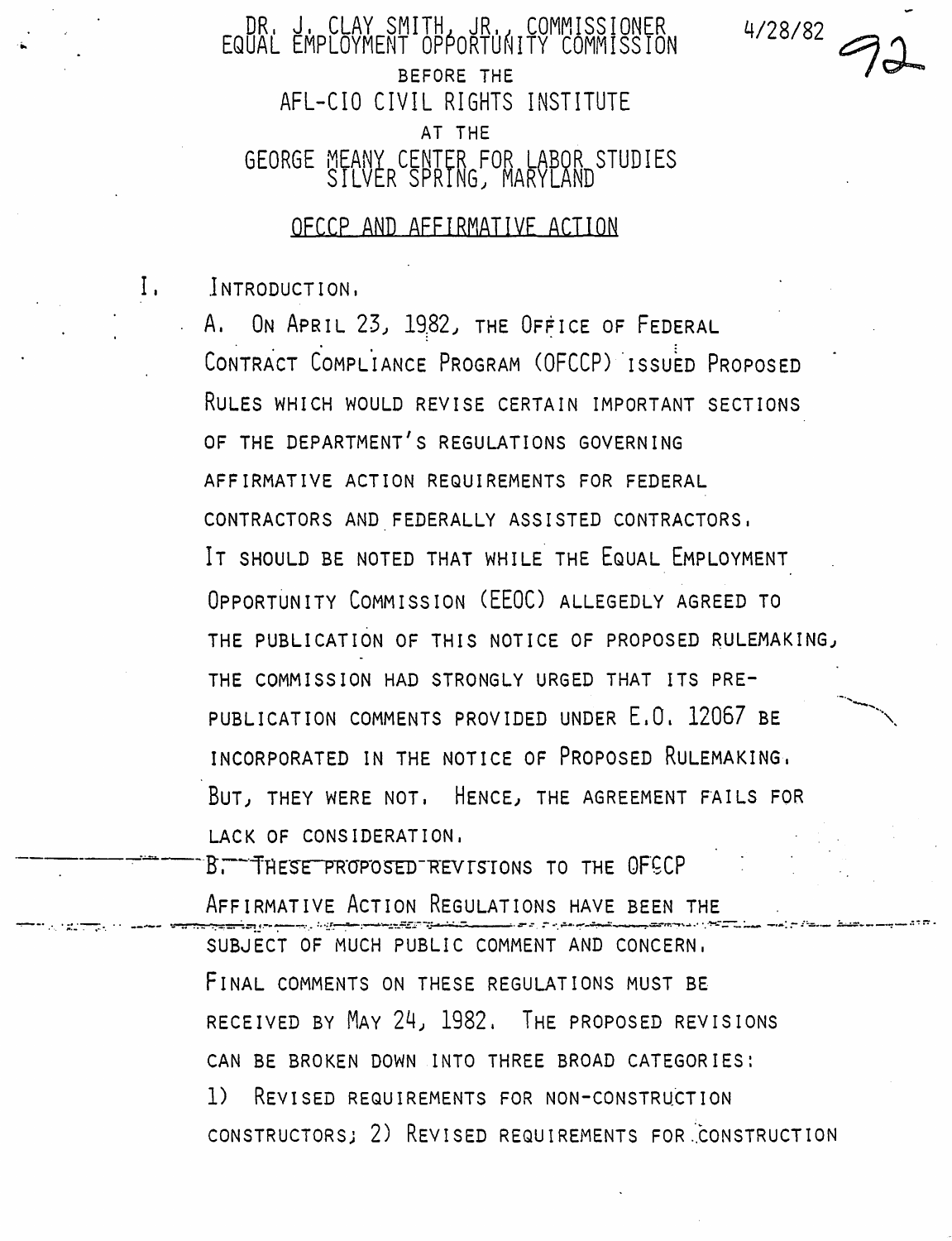PAGE TWO

CONTRACTORS: AND 3) CHANGES IN THE REMEDIES AND ENFORCEMENT PROVISIONS OF OFCCP.

 $\Pi$ . AAP REQUIREMENTS - NON-CONSTRUCTION.

A. BACKGROUND, OFCCP HAS REQUIRED WORKFORCE AND UTILIZATION ANALYSIS COMMENCING WITH A GROUPING OF SIMILAR JOBS FOR ANALYTICAL PURPOSES, JOB GROUPINGS ARE PRESENTLY PERFORMED WITH A CONSIDERATION OF THREE FACTORS - SIMILARITY OF JOB CONTENT, WAGES, AND JOB OPPORTUNITIES, UTILIZATION ANALYSES OF MINORITY AND FEMALE REPRESENTATION PRESENTLY REQUIRE THE CONTRACTOR TO REVIEW EIGHT FACTORS IN DETERMINING THE AVAILABILITY OF MINORITIES AND WOMEN FOR THE VARIOUS JOB GROUPINGS. THESE EIGHT FACTORS INCLUDE BOTH "PRESENT" AVAILABILITIES, BASED ON ACTUAL EXISTING REPRESENTATION IN THE LABOR FORCE AND "POTENTIAL" AVAILABILITY AS DETERMINED FROM RESULTS OF TRAINING PROGRAMS AND SIMILAR FORESEEABLE TERM FINCREASES IN AVAILABILITY

Β. PROPOSED CHANGES AND COMMENTS.

JOB GROUPINGS - TWO ALTERNATIVES PROPOSED (ONLY ONE WILL BECOME FINAL RULE),

ALTERNATIVE A - WOULD KEEP JOB GROUPING ANALYSIS AS IT PRESENTLY IS.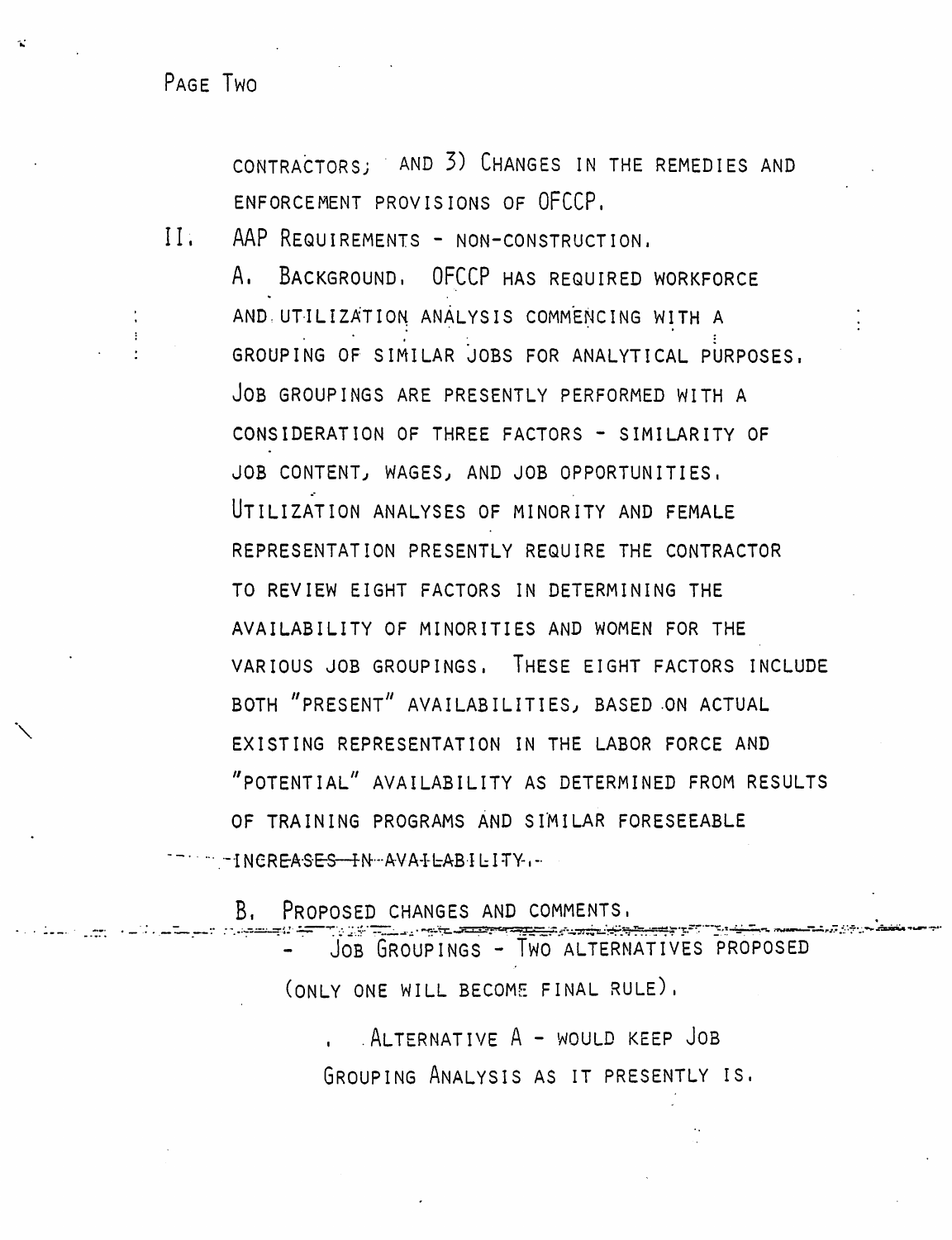PAGE THREE

ALTERNATIVE B - WOULD PERMIT CONTRACTOR TO GROUP JOBS "VERTICALLY" - THAT IS JOBS IN SOME LINE OF PROGRESSION FROM ENTRY LEVEL TO HIGHER LEVEL JOBS REQUIRING THE SAME SKILLS.

COMMENTS ON ALTERNATIVE B.

. MAY ENCOURAGE CONTRACTOR TO OPEN MORE ENTRY LEVEL JOBS TO MINORITIES AND WOMEN.

MAY LEAD TO CONCENTRATION OF WOMEN AND MINORITIES IN BOTTOM JOBS,

. FLEXIBILITY OF PROPOSAL MAY ENCOURAGE GROUPING OF JOBS WITH VARYING SKILL LEVELS.

MAY BE DIFFICULT TO GROUP WHERE PLANT-WIDE BIDDING ON A SENIORITY BASIS FOR TRANSFERS AND PROMOTIONS OCCURS.

UTILIZATION AND AVAILABILITY - PROPOSED CHANGE FROM EIGHT TO FOUR FACTORS, OF WHICH 3 RELATE TO PRESENT AVAILABILITY (I.E., MINORITIES FOR AND FEMALES WHO HAVE ALREADY DEMONSTRATED

REQUISITE SKILLS), WHETHER IN THE IMMEDIATE GEOGRAPHIC AREA, THE RECRUITMENT AREA OR THE EMPLOYERS WORKFORCE. THE CONTRACTOR ALSO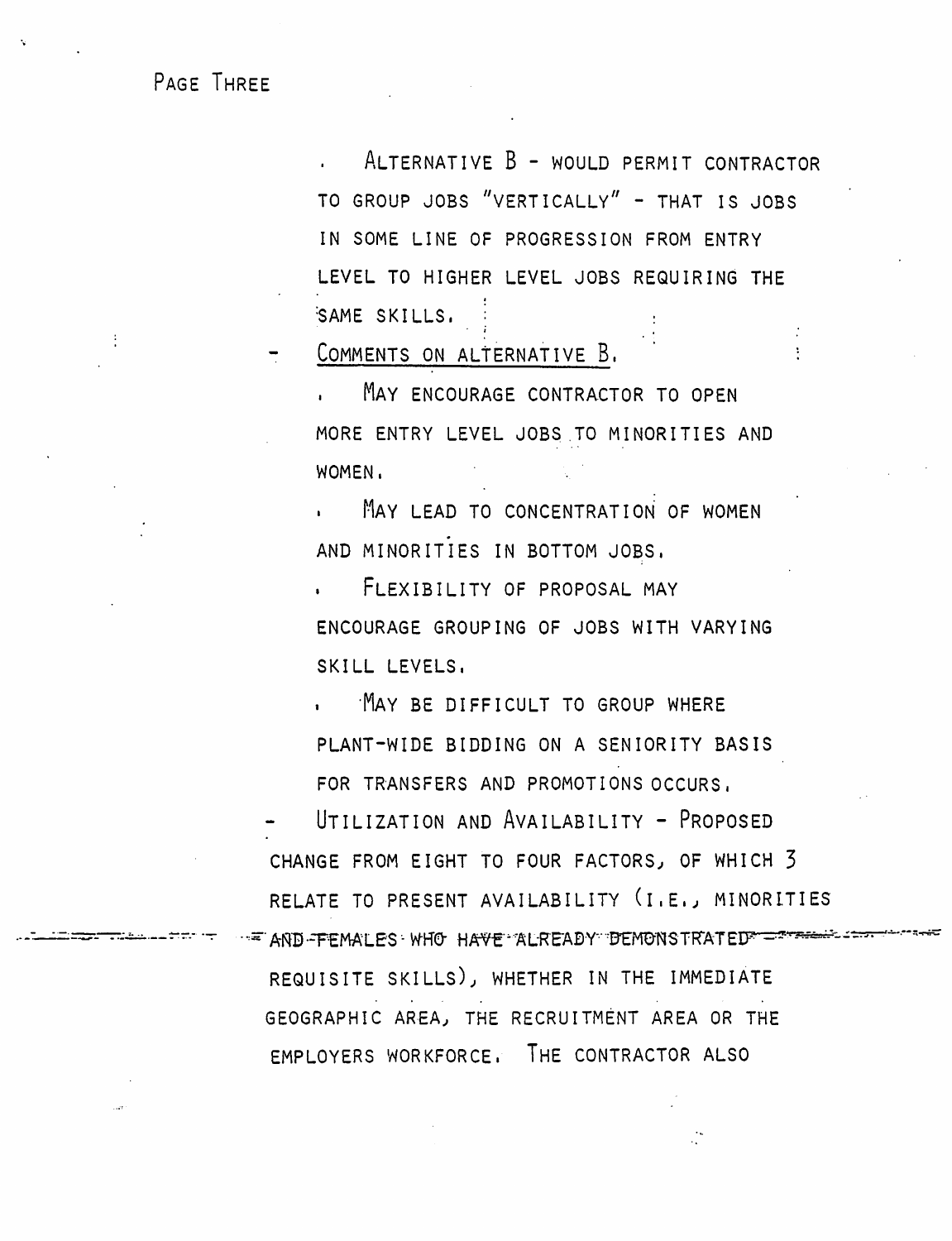PAGE FOUR

CONSIDERS THE PERCENT OF MINORITIES AND FEMALES IN THE CIVILIAN LABOR FORCE IN THE IMMEDIATE LABOR AREA. EACH OF THESE FOUR FACTORS IS WEIGHTED AT THE DISCRETION OF THE CONTRACTOR. As AN ALTERNATIVE TO THE. FOUR FACTOR ANALYSIS, THE CONTRACTOR MAY USE CIVILIAN LABOR FORCE DATA IN THE SMSA AS AVAILABILITY FOR ALL JOB GROUPS,

THE EFFECT OF THESE REVISIONS IS TO NARROW. THE GEORGRAPHIC SCOPE OF CONSIDERATION, ELIMINATE THE DIFFERENCE IN DETERMINING AVAILABILITY FOR MINORITIES AND WOMEN, AND PROVIDE DISCRETION TO THE CONTRACTOR IN WEIGHTING THE FACTORS.

COMMENTS ON UTILIZATION CHANGES - THE CHANGES MAY SIMPLIFY THE ANALYSIS FOR CONTRACTORS TO MEET E.O. 11246 STANDARDS BUT MAY AT TIMES BE AT VARIANCE WITH TITLE VII LAW.

<u>ಭಾರಾಮಿನ ಸಂಖ್ಯ</u> MOST IMPORTANTLY, THE PROPOSED REVISIONS DO NOT ACKNOWLEDGE THE TRAINING PROGRAMS INSTITUTED BY LABOR ORGANIZATIONS, INTEREST GROUPS, AND EMPLOYERS WHICH HAVE AND WILL CONTRIBUTE TO THE AVAILABILITY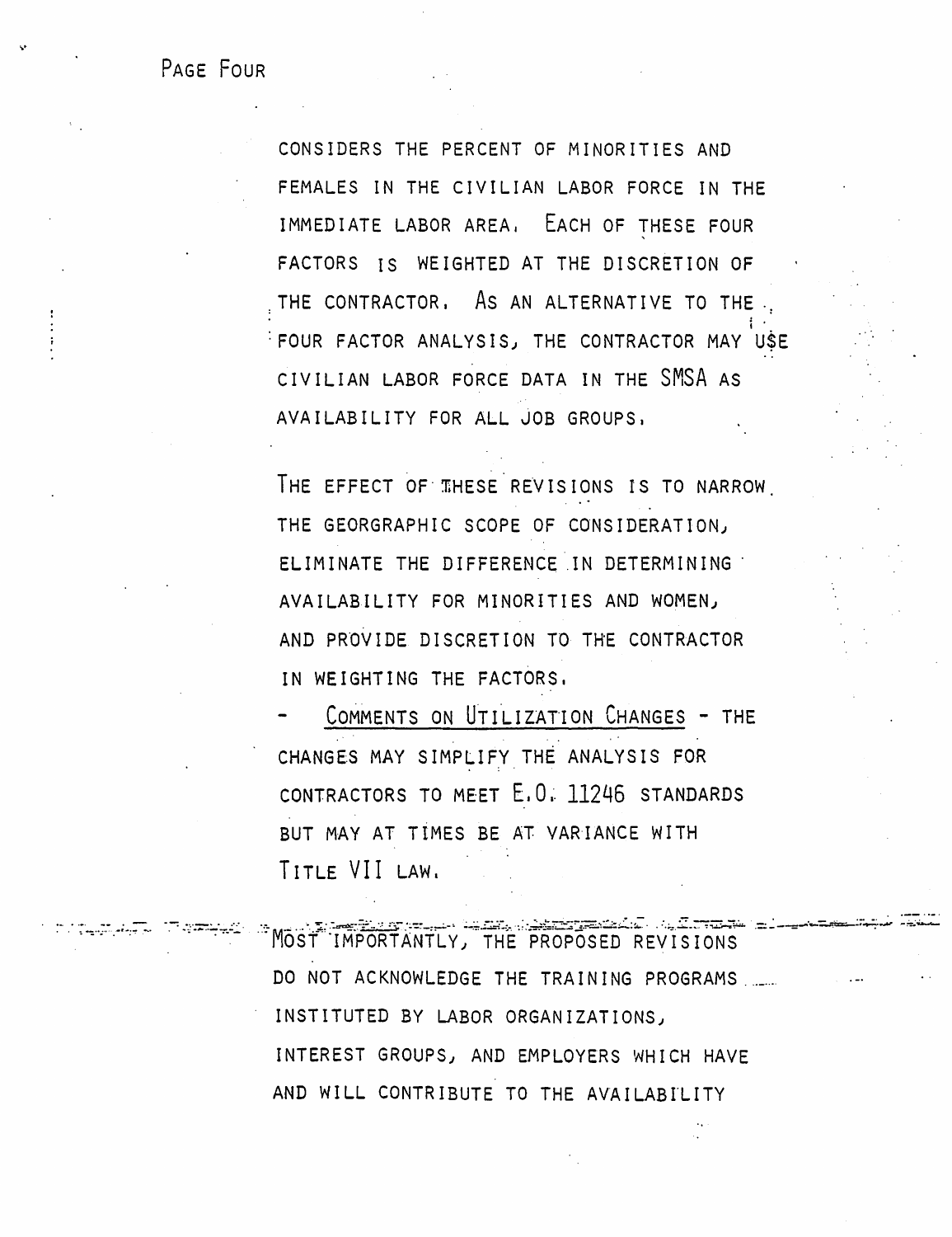PAGE FIVE

OF MINORITIES AND WOMEN IN JOBS IN WHICH THEY HAVE BEEN UNDERREPRESENTED.

ALSO, WITHOUT QUALIFYING LANGUAGE, AS WITH JOB GROUPINGS, OFCCPIIS AGAIN PROPOSING AN ACT OF FAITH THAT CONTRACTORS WILL NOT. SELECT A METHOD OF ANALYSIS WHICH ARTIFICALLY EXCLUDES MINORITIES AND WOMEN.

III: AAP REQUIREMENTS - CONSTRUCTION CONTRACTORS. A. BACKGROUND - THE PRESENT OFCCP REGULATIONS REQUIRE CONTRACTORS WITH CONTRACTS OF \$10,000 OR MORE TO PREPARE AAPS AND FOR SUBCONTRACTORS TO SUBMIT REPORTS, THE PROPOSED RULES RAISE THE THRESHOLD COVERAGE TO \$50,000 AND ELIMINATE THE SUBCONTRACTOR REPORTING REQUIREMENTS, THE CURRENT RULES ALSO COVER A CONTRACTOR WITH A FEDERAL CONTRACT FOR EMPLOYEES WITHIN THE ENTIRE WORKFORCE, NO MATTER WHERE LOCATED. THE PRESENT RULES ALSO SET GOALS FOR THE UTILIZATION OF MINORITIES AND WOMEN IN EACH TRADE REPRESENTED IN THE CONTRACT. ...The soal for women is established at 6-9%. Contractors PARTICIPATING IN A HOMETOWN PLAN ARE TO MEET THE

GOALS ESTABLISHED UNDER THE PLAN,

B. PROPOSED CHANGES AND COMMENTS.

THE GOALS FOR MINORITIES WILL CONTINUE TO BE SET FOR EACH TRADE, ALTHOUGH THE LANGUAGE IN THE NOTICE IS AMBIGUOUS ON THIS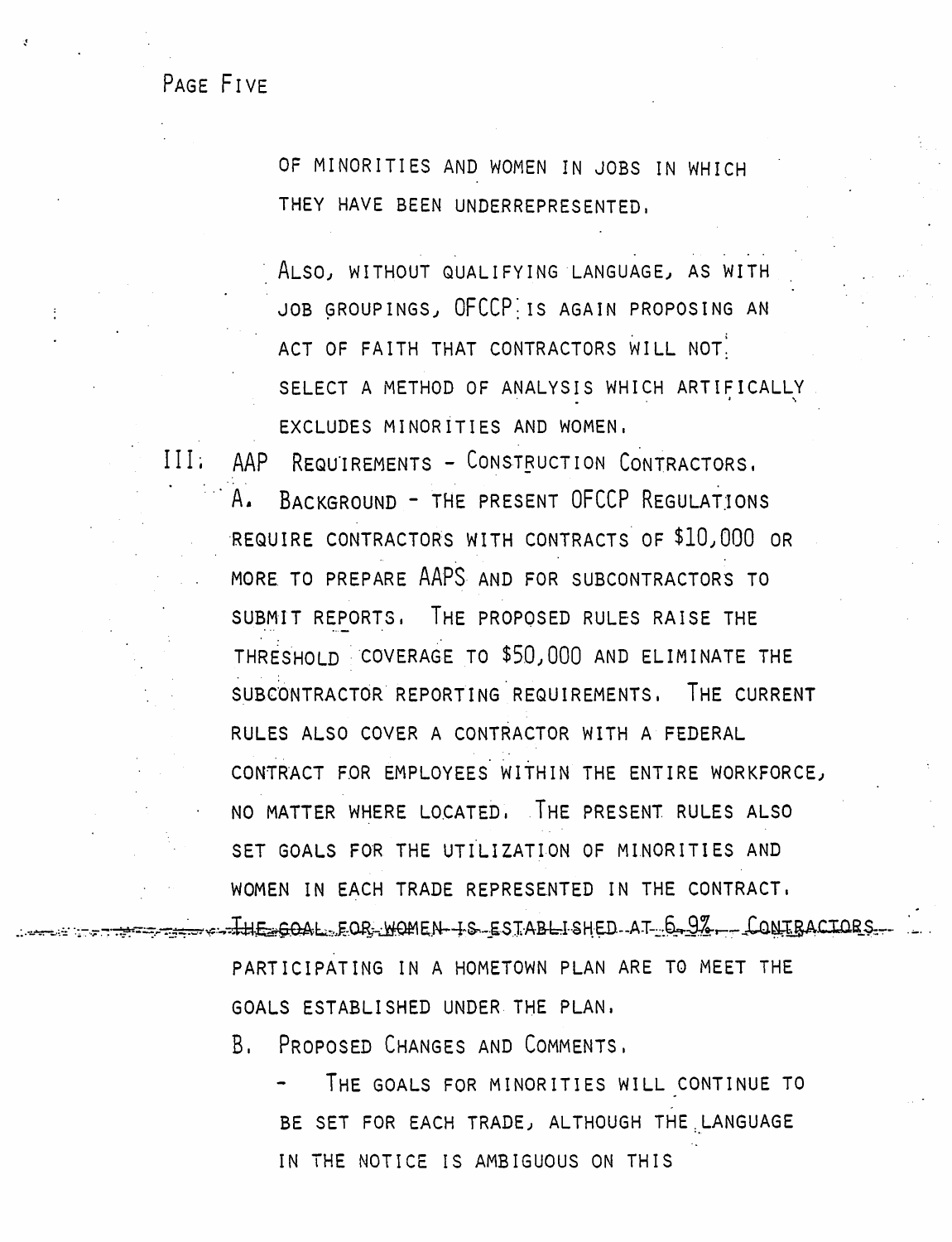PAGE SIX

ISSUE, THE GOALS FOR WOMEN WILL BE APPLIED TO THE CONTRACTOR'S ENTIRE WORKFORCE RATHER THAN BY TRADE,

COMMENT - ApPLICATION OF A GENERAL GOAL FOR WOMEN TO THE ENTIRE WORKFORCE MAY MEAN THAT THOSE CRAFTS: IN WHICH WOMEN ARE NOW WELL REPRESENTED MAY ALLOW THE CONTRACTOR TO MEET ITS GOALS DESPITE THE FACT THAT WOMEN ARE SIGNIFICANTLY UNDERREPRESENTED IN OTHER CRAFTS.

. -.

- OFCCP WILL REFRAIN FROM ISSUING A NEW GOAL FOR MINORITY UTILIZATION UNTIL THE RESULTS OF THE 1980 CENSUS DATA CAN BE ANALYZED. 'THE GOAL FOR REPRESENTAT ION OF WOMEN WILL REMAIN AT THE PRESENT 6.9%. A GOOD FAITH EFFORT TO MEET THE 6,9% GOAL WILL BE PRESUMED IF THE 6.9% IS ACHIEVED IN ENTRY LEVEL POSITIONS,

. يستحق به المستحدة المستحدة المستحدة المستحدة المستحدة المستحدة المستحدة المستحدة المستحدة المستحدة المستحدة<br>يستحدث المستحدة المستحدة المستحدة المستحدة المستحدة المستحدة المستحدة المستحدة المستحدة المستحدة المستحدة المس COMMENT - THE DELAY IN SETTING GOALS FOR MINORITY REPRESENTATION WILL ALLOW OFCCP TO INDUSTRY AND UNIONS IN CORRECTING PAST DISCRIMINATORY PRACTICES, ADOPTION OF THE 6.9% GOAL FOR WOMEN DOES NOT ADDRESS THE CONCERNS WHICH HAVE BEEN VOICED ABOUT THIS GOAL,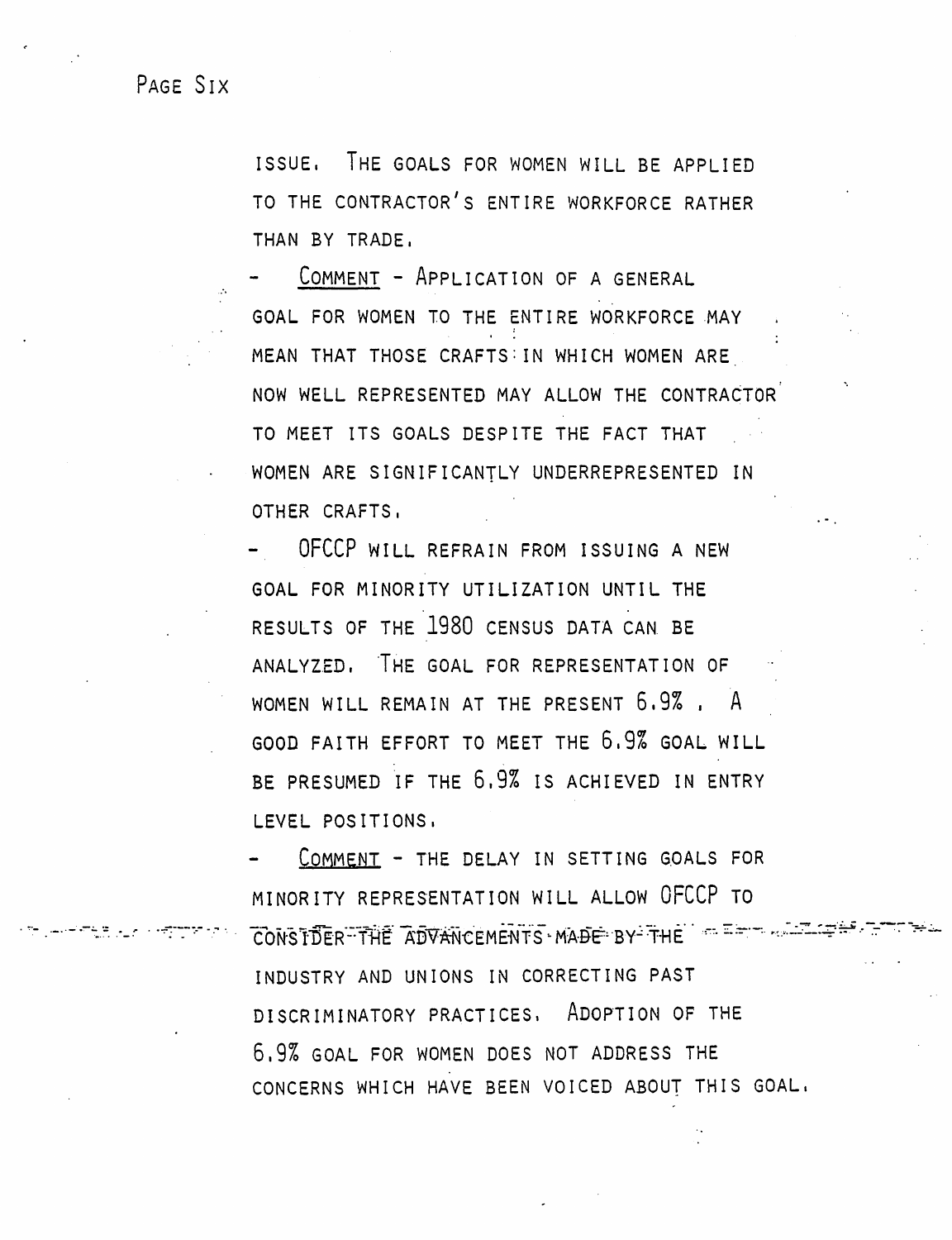PAGE SEVEN

WHEN APPLIED ON A WORKFORCE RATHER THAN A TRADE-BY-TRADE BASIS, THE 6.9% GOAL DOES NOT TAKE INTO ACCOUNT THE VARIATION IN WAGE RATES AMONG THE CRAFTS AND MAY MASK CONTINUED UNDERUTILIZATION IN SOME CRAFTS,

THE PRESUMPTION THAT A GOOD FAITH EFFORT IS MADE IF THE GOAL IS REACHED IN THE ENTRY LEVEL JOBS DOES NOT TAKE INTO ACCOUNT THE INCREASED AVAILABILITY OF WOMEN FOR JOURNEYMAN LEVEL POSITIONS, THANKS TO THE APPRENTICESHIP AND TRAINING PROGRAMS ALREADY IN EXISTENCE,

OFCCP SHOULD BE ABLE TO CHALLANGE A SHOWING OF GOOD FAITH IF WOMEN ARE BEING ARTIFICALLY EXCLUDED FROM CERTAIN TRADES. THE OFCCP PROPOSES TO MODIFY ITS RULES WITH RESPECT TO HOMETOWN PLANS TO REQUIRE --------THAT A CONTRACTOR MEET "ITS FAIR SHARE" OF AT A LITTLE GOALS FOR MINORITIES AND WOMENT TO A THE TIME AND

COMMENT - "FAIR SHARE" HAS NOT BEEN DEFINED IN THE REGULATIONS.

IV. REMEDIES - BACK PAY.

A. BACKGROUND - OFCCP AND THE DEPARTMENT OF LABOR HAVE NOW ACKNOWLEDGED THAT THE OFCCP DOES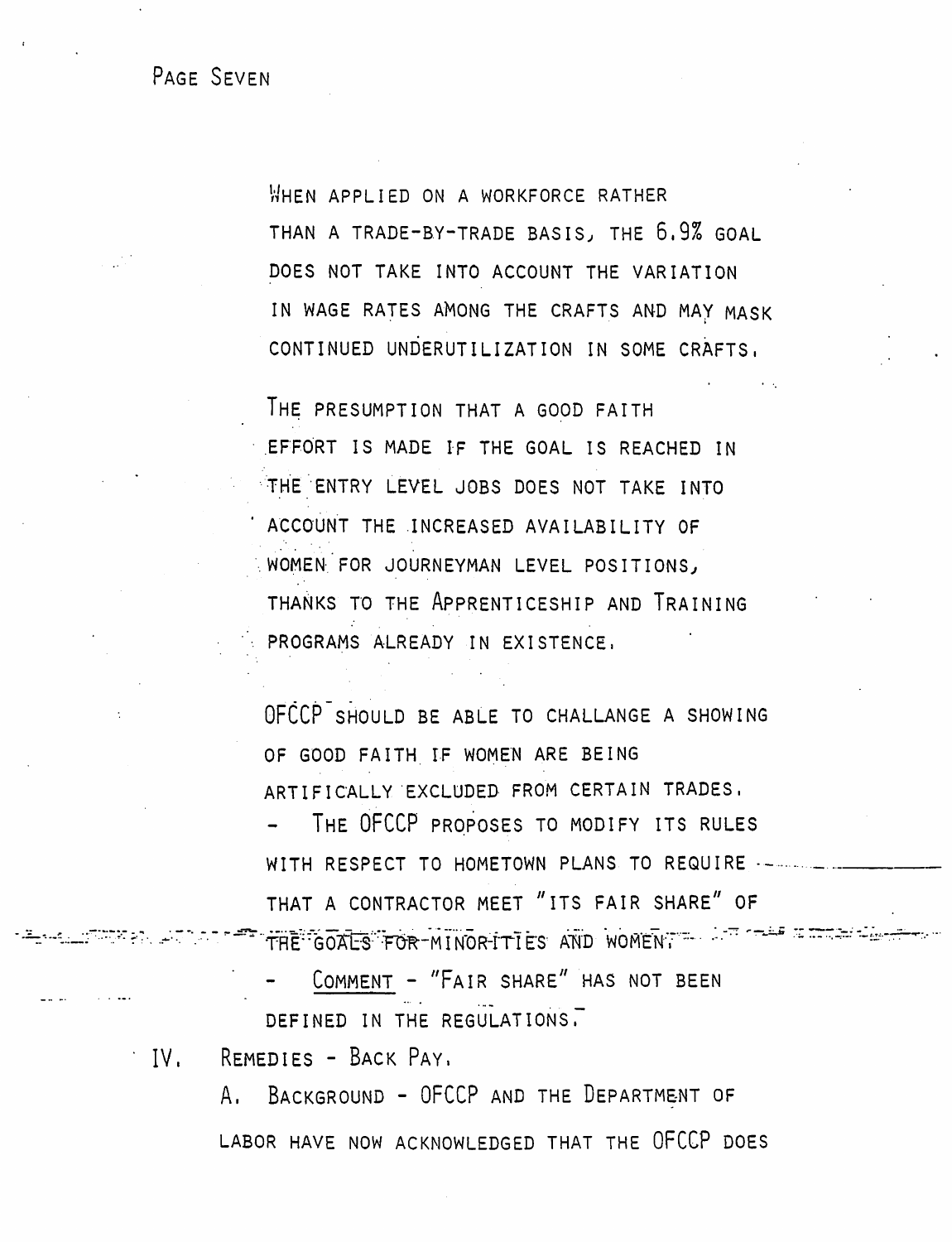PAGE EIGHT

HAVE AUTHORITY TO OBTAIN BACK PAY FOR DISCRIMINA-TEES AS PART OF ITS REMEDY FOR VIOLATION OF THE EXECUTIVE ORDER. THE PROPOSED RULES MODIFY THE STANDARD FOR BACK PAY AWARDS AND THE PROCEDURES FOR DETERMINING THOSE AWARDS,

B. PROPOSED CHANGES AND COMMENTS.

THE MOST SIGNIFICANT CHANGE IN THE BACK PAY AREA IS THE PROPOSAL THAT AWARDS BE SOUGHT ONLY FOR IDENTIFIABLE VICTIMS OF DISCRIMINATION IN AMOUNTS CALCULATED ON PROVABLE LOSS.

COMMENT - ALTHOUGH THIS PROPOSAL IS CONSISTENT WITH THE BACK PAY PRINCIPLES IN TITLE VII, IT DOES NOT RECOGNIZE THE PRACTICAL DIFFICULTIES WHICH ARE PRESENTED IN THIS METHODOLOGY - DIFFICULTIES WHICH HAVE BEEN TAKEN INTO CONSIDERATION IN TITLE VII LAW.

WHERE THERE IS EVIDENCE THAT A CLASS OF INDIVIDUALS HAS SUFFERED MONETARY LOSS FROM SYSTEMIC DISCRIMINATION, TITLE VII LAW HAS APPROVED THE USE OF A FORMULA OR AVERAGING BASIS FOR THE DETERMINATION OF INDIVIDUAL BACK PAY AWARDS, THE TOTAL POTENTIAL MONETARY EXPOSURE OF THE CONTRACTOR IS DETERMINED AND THE DISTRIBUTION OF THE RESULTING BACK PAY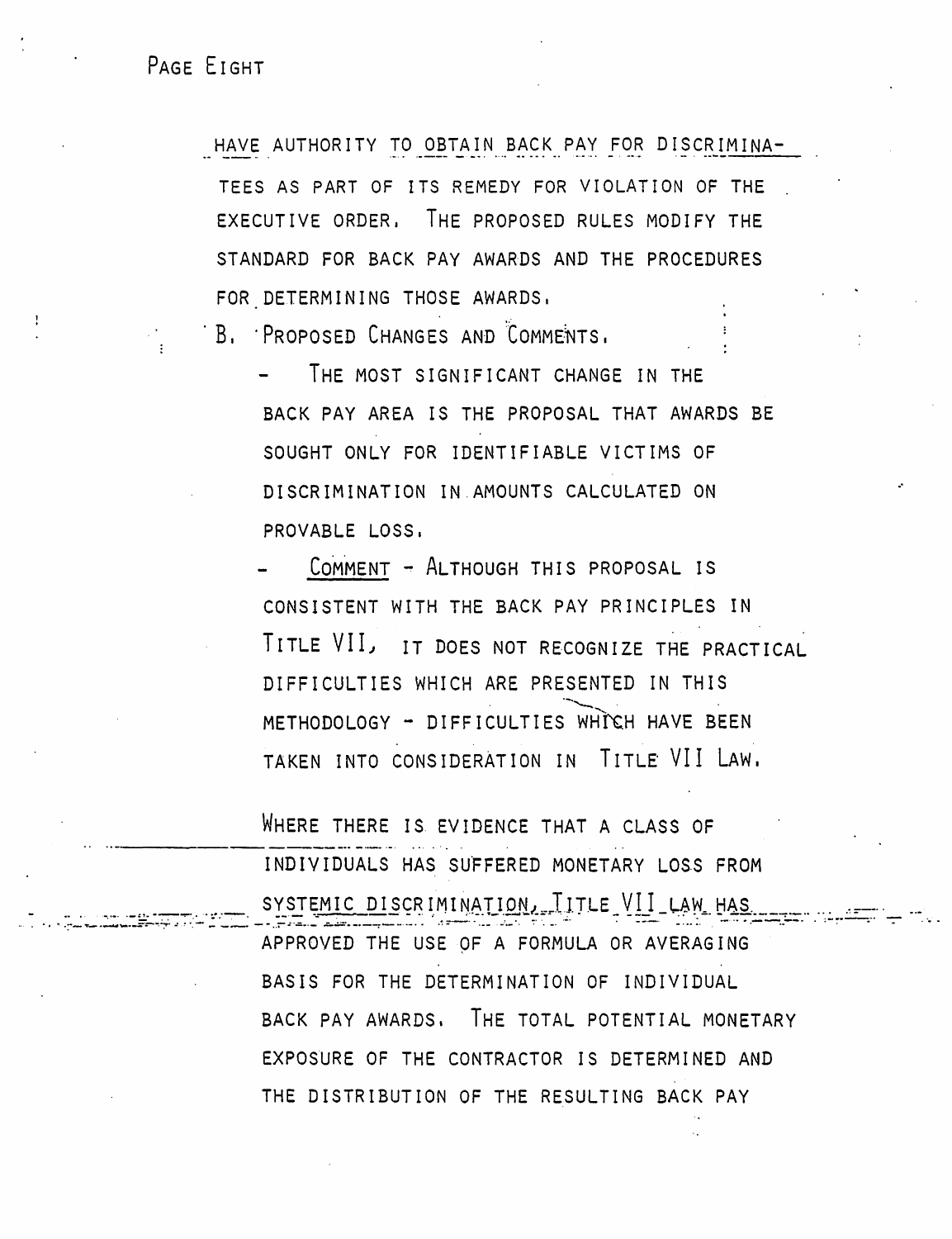PAGE NINE

FUND IS ACCOMPLISHED BY METHODS WHICH REFLECT THE STANDARD EMPLOYMENT SELECTION CRITERIA OF THE EMPLOYERS, THIS METHOD AVOIDS THE DETAILED EXPENSIVE AND TIME-CONSUMING PROCESS OF PRECISELY CALCULATING INDIVIDUAL AWARDS,

THE PROPOSED RULES ESTABLISH AN ARBITRATION PROCEDURE IN INSTANCES WHERE OFCCP AND THE EMPLOYER CANNOT AGREE ON INDIVIDUAL ENTITLEMENT OR AWARD OF BACK PAY,

COMMENT - THE PROPOSED RULES DO NOT DEFINE WHAT CONSTITUTES BACK PAY. TITLE VII AND NLRB PRECEDENT MAKE CLEAR THAT BACK PAY INCLUDES FRINGE BENEFITS, PENSIONS, ETC. IN OTHER WORDS THAT MONETARY AMOUNT WHICH WOULD MOST NEARLY COMPLETELY RESTORE THE DISCRIMINATEE TO THAT POSITION IN WHICH HE OR SHE WOULD HAVE BEEN ABSENT THE DISCRIMINATION. BACK PAY ALSO INCLUDES PREJUDGMENT INTEREST AND PROVISION MAY BE MADE FOR THE CONTINUATION OF

THE REMEDIAL PAY UNTIL THE DISCRIMINATEE IS ACTUALLY PLACED IN THE WITHHELD POSITION, THE PROPOSED RULES ALSO DO NOT ADDRESS THE STANDARDS BY WHICH AN ARBITRATOR WILL DETERMINE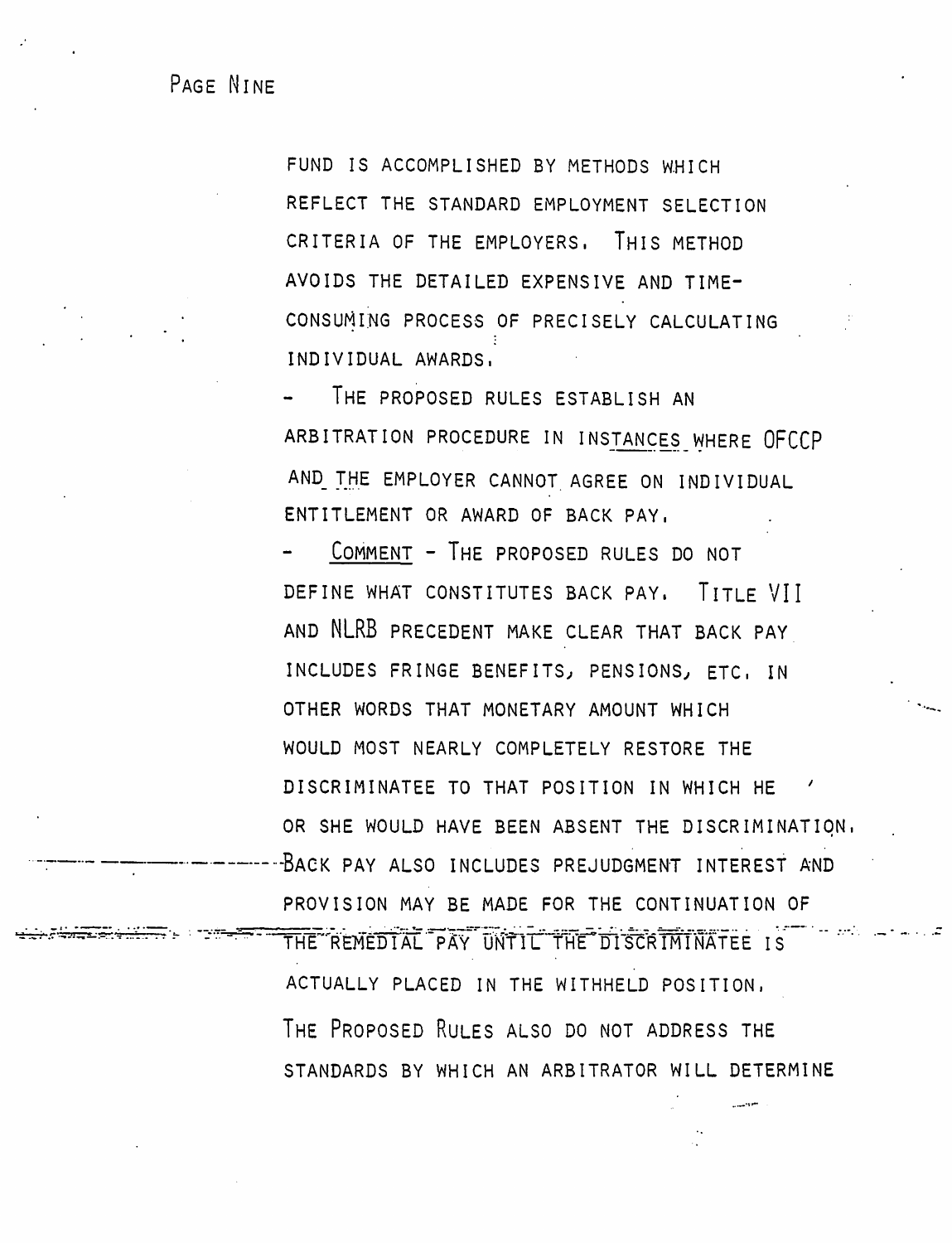PAGE TEN

AN INDIVIDUAL'S ENTITLEMENT TO BACK PAY UNDER SUPREME COURT DECISIONS IN THE TITLE VII AREA, WHEN EVIDENCE IS SUFFICIENT TO ESTABLISH DISCRIMINATORY PRACTICES, DISCRIMINATEES ARE ENTITLED TO A PRESUMPTION IN FAVOR OF THEIR ELIGIBILITY FOR BACK PAY. THIS PRESUMPTION, IF INCLUDED IN THE OFCCP ARBITRATION PROPOSAL, WOULD CONSIDERABLY EXPEDITE THE PROCESS.

THE PROPOSED RULES ALSO PROVIDE THAT BACK PAY WILL BE AVAILABLE ONLY FOR A TWO YEAR PERIOD PRECEDING THE RECEIPT BY THE CONTRACTOR OF NOTICE THAT A COMPLAINT HAS BEEN FILED OR NOTICE OF A VIOLATION.

COMMENTS - THIS TWO YEAR PERIOD IS ANALOGOUS TO THAT UNDER TITLE VII. HOWEVER, THE OFCCP RULE RUNS FROM NOTICE BY OFCCP TO THE CONTRACTOR RATHER THAN THE DATE OF THE FILING OF A CHARGE. THIS LEAVES THE FATE OF A POTENTIAL DISCRIMINATEE ENTIRELY IN THE HANDS OF THE AGENCY, THE EEOC HAS ADOPTED

A REGULATION PROVIDING THAT WE WILL GIVE NOTICE WITHIN 10 DAYS AFTER THE FILING OF A CHARGE, OFCCP SHOULD CONSIDER ADOPTING A SIMILAR PROVISION, FURTHER, BECAUSE IN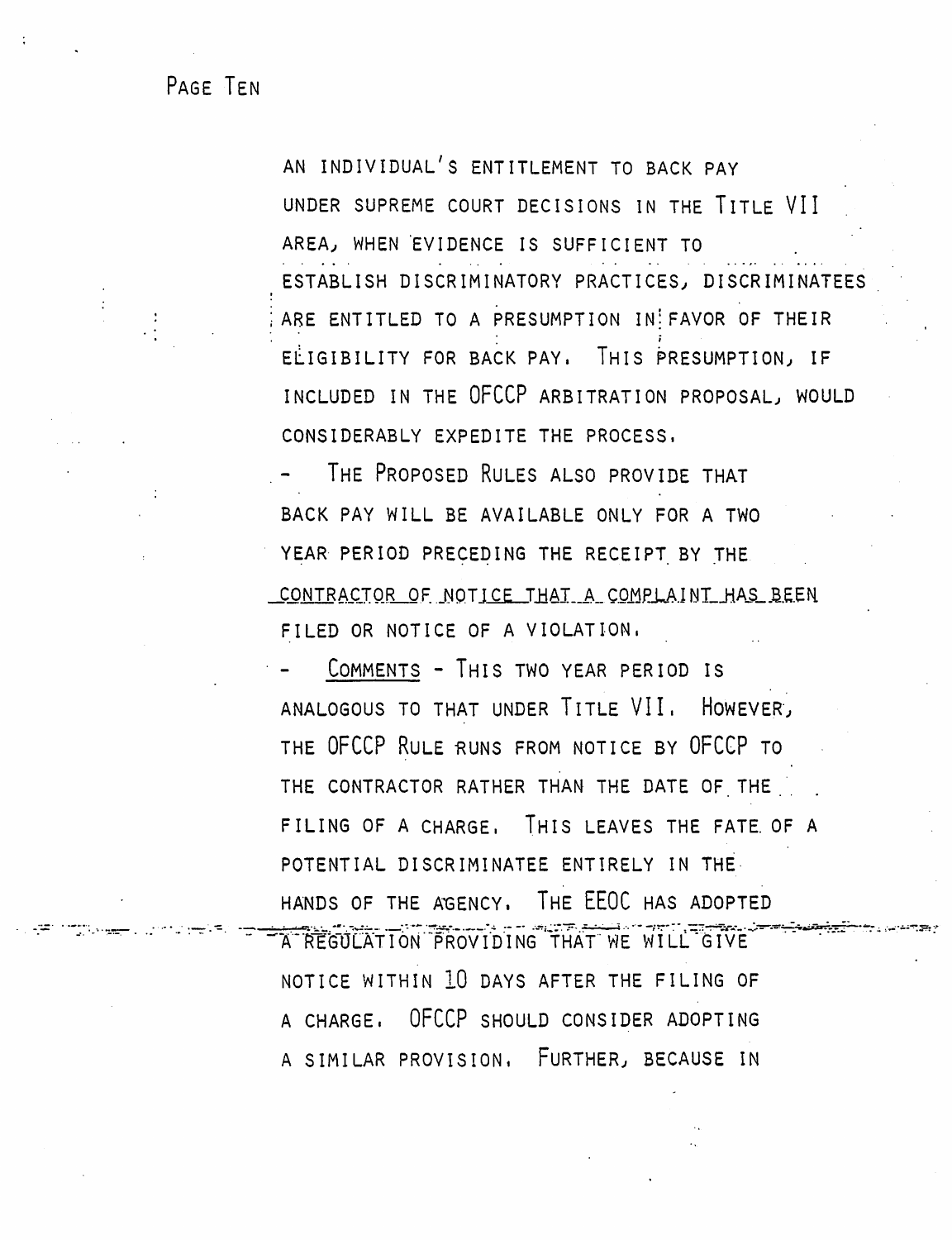## PAGE ELEVEN

RARE INSTANCES THE AGENCY MAY DELAY IN GIVING NOTICE, THE RULE SHOULD ESTABLISH THE CONTROLLING DATE AS THAT ON WHICH THE CHARGE WAS FILED, REGARDLESS OF NOTICE,

 $V_{\rm L}$ CONCLUSION.

IN THE SHORT TIME ALLOTED FOR MY PRESENTATION, I HAVE TRIED TO OUTLINE FOR YOU THE IMPORTANT ISSUES ON WHICH YOU MAY WISH TO COMMENT REGARDING OFCCP'S AFFIRMATIVE ACTION PROPOSED RULES, AS YET, I HAVE NOT MADE UP MY MIND ON THE ISSUES SURROUNDING THE AFFIRMATIVE ACTION RULES. IT IS DIFFICULT TO ASSESS WHERE THE COMMISSION WILL ULTIMATELY COME OUT ON THESE ISSUES WITH. THREE NEW MEMBERS. As ONE OF THE REPUBLICAN MEMBERS OF THE COMMISSION, I WILL BE URGING THE NEW MEMBERS TO TAKE A POSITION WHICH IS CONSISTENT WITH AND COMPLIMENTARY TO THE HISTORY OF TITLE VII ENFORCEMENT.

HOW THE AFFIRMATIVE ACTION AND BACK PAY ISSUES ARE ULTIMATELY RESOLVED MAY GIVE US A CLUE ON HOW OTHER IMPORTANT ANCILLARY ISSUES WILL BE RESOLVED BY THE COMMISSION, SUCH AS ISSUES ON THE UNIFORM SELECTION GUIDELINES, SEXUAL HARASSMENT, CLASS ACTION LITIGATION. I WILL RESERVE MY JUDGMENT ON THE EFFECTIVENESS OF EEOC COORDINATION RESPONSIBILITY UNDER E.O. 12067 UNTIL LATER. WILL THE INTENT OF E.O. 12067 BE FULFILLED? WILL THE